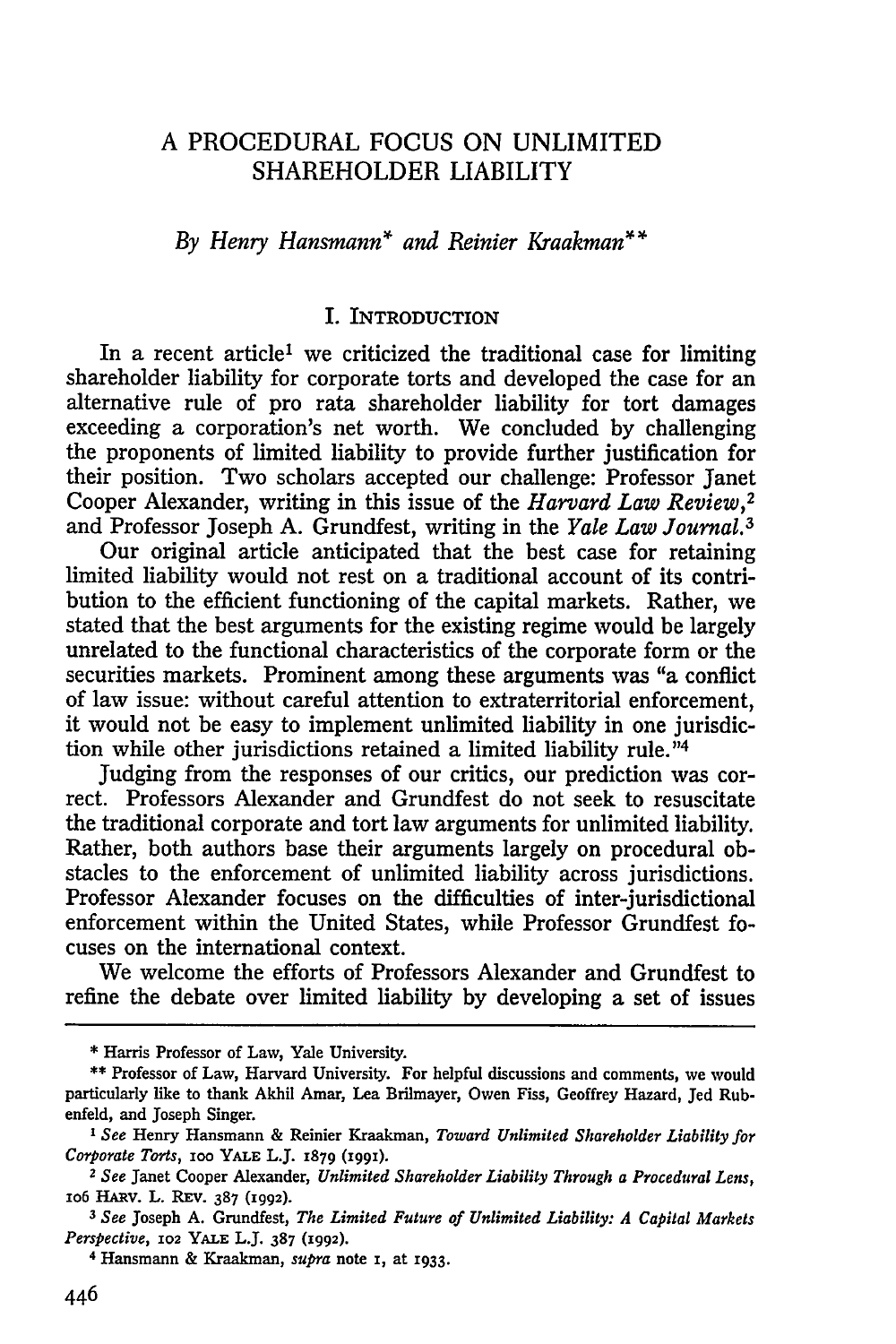that, we all agree, are central to the choice of liability regimes. Their efforts have not convinced us, however, that an unlimited liability regime is infeasible. We respond here to Professor Alexander's discussion of procedural issues within the American context. Our detailed response to Professor Grundfest appears elsewhere.<sup>5</sup>

# II. FEDERAL-LEVEL VERSUS STATE-LEVEL IMPLEMENTATION

Our original article devoted only a few brief paragraphs to the doctrinal problems of choice of law and personal jurisdiction raised by unlimited shareholder liability.6 It is with these paragraphs that Professor Alexander's article takes issue.

The brevity of our discussion of these questions did not reflect a view that procedure is unimportant. Indeed, we devoted substantial attention to other procedural issues, such as the manner of determining the date on which liability would attach to shareholders in multiplaintiff litigation.7 We did feel, however, that our first task was to demonstrate the feasibility and wisdom of unlimited liability as matters of substantive tort and corporate law. Moreover, we believed that an analysis of the procedural issues raised by unlimited liability required a clear understanding of the underlying substantive issues.

Our discussion of interstate enforcement in the original article focused on the situation in which one or more individual states seek to adopt unlimited liability without the benefit of federal legislation. This was not because, as Professor Alexander infers,<sup>8</sup> we preferred implementation at the state level. Rather, it was simply to suggest that experimentation with unlimited liability at the state level need not await federal legislation.

We quite agree with Professor Alexander that implementing unlimited liability through federal legislation is the preferable course. Toward the end of her article, Professor Alexander discusses specific federal legislation that, she argues, not only passes constitutional muster, but also meshes nicely with other procedural reforms for the types of mass tort litigation that are most likely to bankrupt publicly-traded corporations. At bottom, therefore, Professor Alexander's article strongly complements our own work by carefully describing a plausible procedural mechanism for implementing unlimited liability.

If Professor Alexander had said no more than this, we would simply thank her. Much of Professor Alexander's article, however, is devoted to arguing that *without* federal legislation it would be infeas-

*S See* Henry Hansmann & Reinier Kraakman, *Do the Capital Markets Compel Limited Liability? A Response to Professor Grundfest,* **102 YALE L.J.** 427 **(1992).**

*<sup>6</sup> See* Hansmann **&** Kraakman, *supra* note i, at **1921-23.**

**<sup>7</sup>** *See id.* at 1896-99.

*<sup>8</sup> See* Alexander, *supra* note **2,** at **391-92.**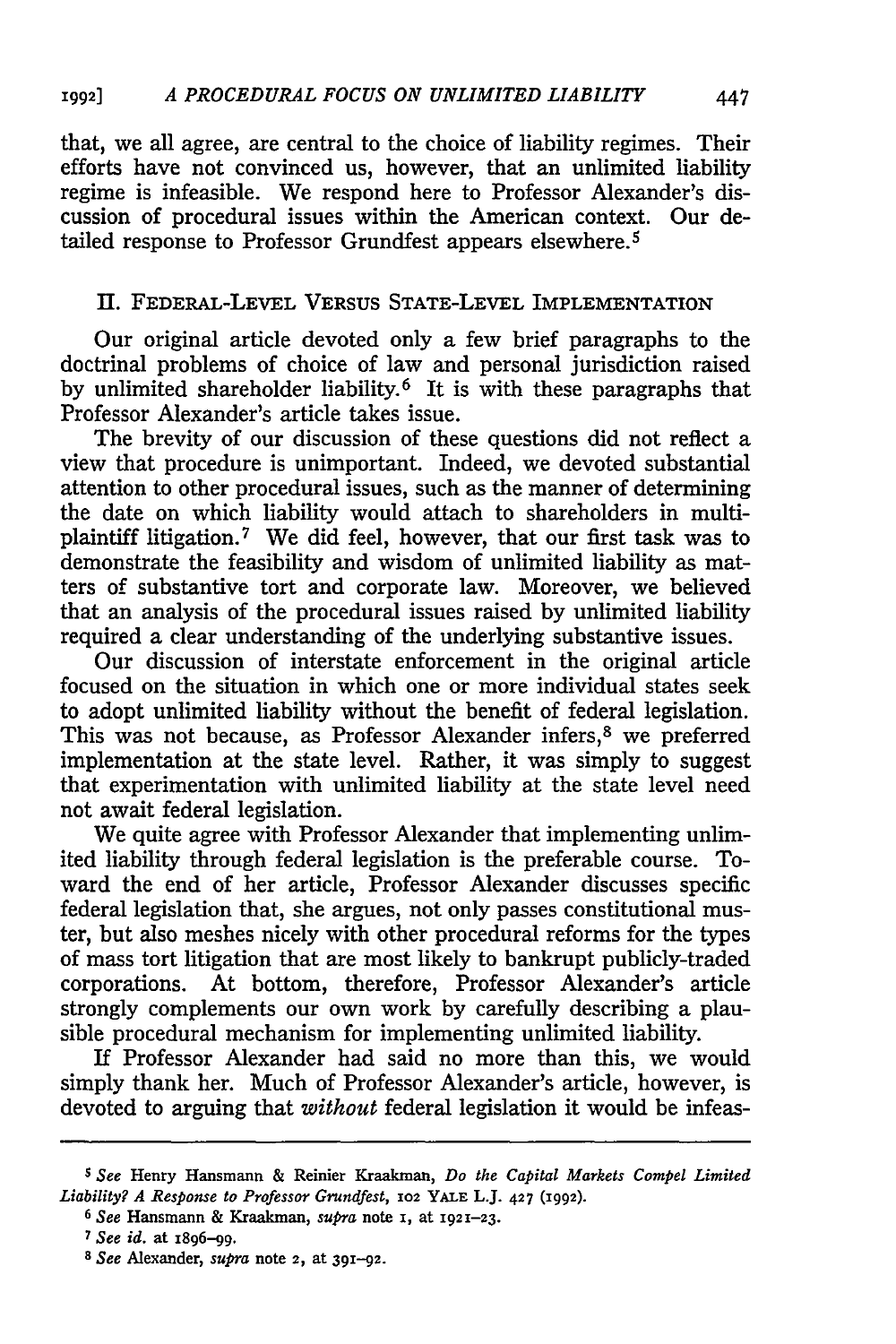ible, and indeed unconstitutional, to adopt unlimited shareholder liability in tort.<sup>9</sup> Contrary to our suggestion, then, she asserts that individual states could not proceed on their own. Because we believe that Professor Alexander is mistaken about the difficulties of statelevel adoption, further clarification of the issues is in order.

#### III. **ISSUES PRESENTED BY STATE-LEVEL** IMPLEMENTATION

In our original discussion of conflict of laws and personal jurisdiction, we wrote that "any state should be able to adopt unlimited shareholder liability for corporate torts, either by legislation or by judicial decision, for application to any tort claim to which the state's tort law applies, regardless of the state of incorporation of the corporate defendant."<sup>10</sup> When Professor Alexander quotes this sentence in the first paragraph of her article<sup>11</sup> (and elsewhere), she elides the words "should be able to" and substitutes the paraphrase "could." The change is subtle, but significant. We meant to make a statement with a normative cast: that the most coherent and thoughtful interpretation of current doctrine would support our position. Professor Alexander's paraphrase suggests, instead, that we were making a positive prediction that well-settled doctrine would compel the courts of all states to accept a single state's assertion of unlimited liability for out-of-state shareholders  $-$  a stronger statement than we wished to make.

To focus our debate with Professor Alexander more clearly, two hypothetical examples may be helpful.

*i. Flexxon.* In the first example, a widower living in Massachusetts invests his entire savings in the stock of Flexxon, a large oil company incorporated in Delaware. Like many shareholders, he knows virtually nothing about either corporate law or the locations of Flexxon's operations and legal domicile. He only knows that Flexxon is reputed to be a good company. It is his misfortune that Flexxon, which does no regular business in Illinois, must one day ship oil down the Mississippi river. The oil spills, and the Illinois courts apply a novel theory of environmental torts to award actual and punitive damages of \$4o billion against Flexxon, which exceeds the company's **\$30** billion net worth. If Flexxon is made to pay it will be bankrupted, rendering the widower's stock valueless and thus forcing him into penury.

**2.** *Union Carbicide.* In the second example, a Massachusetts investor with a well-diversified portfolio of \$ioo million owns **\$50,000**

*<sup>9</sup> See* Alexander, *supra* note **2, at 393-431.**

**<sup>10</sup>**Hansmann **&** Kraakman, *supra* note **i,** at 1922.

*<sup>11</sup>See* Alexander, *supra* note 2, at **393.**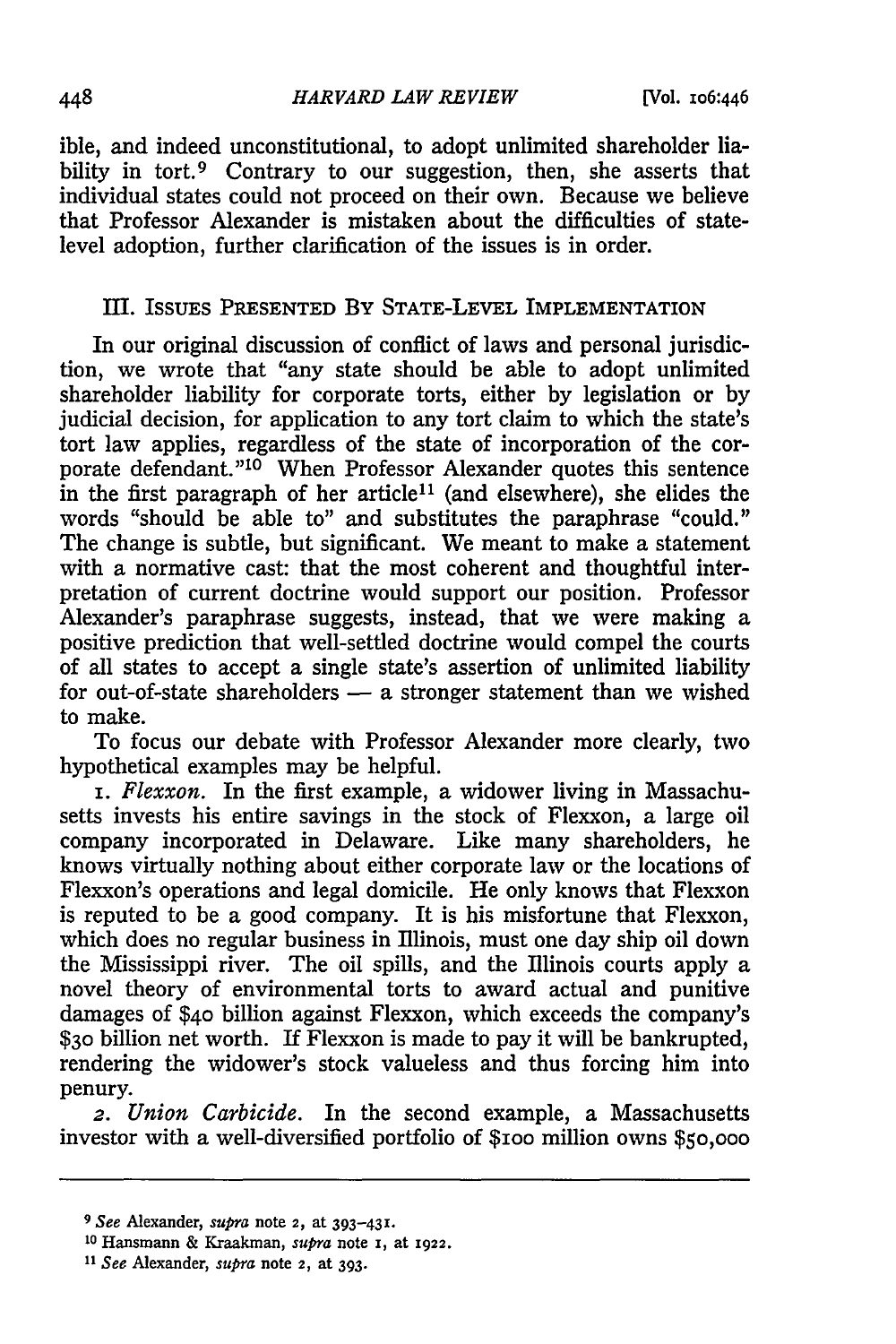worth of stock in the Union Carbicide Company, a Delaware corporation that manufactures toxic chemicals. Like most sophisticated investors, she knows that Union Carbicide maintains its large profits by minimizing its investments in safety, particularly at its antiquated plant in Peoria, Illinois. Likewise, she knows that each Union Carbicide plant is incorporated as a separate Delaware subsidiary, that the Peoria subsidiary has only **\$20** million in net assets, and that the parent company itself maintains a debt-equity ratio of go% in order to minimize the amount of assets available to satisfy tort judgments. Finally, the investor is also aware of recent legal developments in Illinois and Delaware. Six years ago, the Illinois legislature adopted an act providing for unlimited pro rata shareholder liability, to be applied prospectively to all corporate torts committed in Illinois regardless of the tortfeasor's legal domicile - five years or more after the statute's enactment. The act further granted the Illinois courts personal jurisdiction over out-of-state shareholders to aid its enforcement. In the meantime, however, Delaware revised its corporation law to provide clearly that shareholders, including parent corporations, are not liable for a corporation's torts as long as corporate formalities are observed  $-$  something that Union Carbicide and its subsidiaries have always done.

This year, toxic gases leaked from the Peoria plant, killing **2,000** people outright and cruelly maiming 8,ooo more. The Illinois courts sustained a conservative total of \$10 billion in damage awards. Having exhausted the subsidiary's **\$20** million in net assets, the Illinois plaintiffs now seek to invoke the Illinois shareholder liability act to satisfy this judgment out of the **\$5** billion in net assets of the parent corporation, and also seek to recover the nearly **\$5** billion in remaining damages from the parent corporation's shareholders. If the Illinois plaintiffs are successful, our Massachusetts shareholder will thus lose not only her **\$5o,ooo** investment, but also pay nearly **\$50,000** in excess damages.

Viewed in terms of these two hypothetical examples, we read Professor Alexander's article as saying the following: (i) Under prevailing doctrine concerning choice of law and jurisdiction, Illinois plaintiffs, suing in Illinois courts, could collect **\$3o** billion from Flexxon and bankrupt the widower. (2) On the other hand, the plaintiffs in the Union Carbicide case would be able to collect only **\$20** million against the assets of the Peoria subsidiary. The plaintiffs would recover nothing from the parent corporation, much less from the personal assets of its shareholders (including our Massachusetts investor), because choice of law doctrine would apply Delaware law on the issue of shareholder liability. Thus, not only would the Massachusetts investor escape personal liability, but also her **\$5o,ooo** investment in Union Carbicide stock would retain most of its value as well. Moreover, this interpretation of choice of law doctrine may well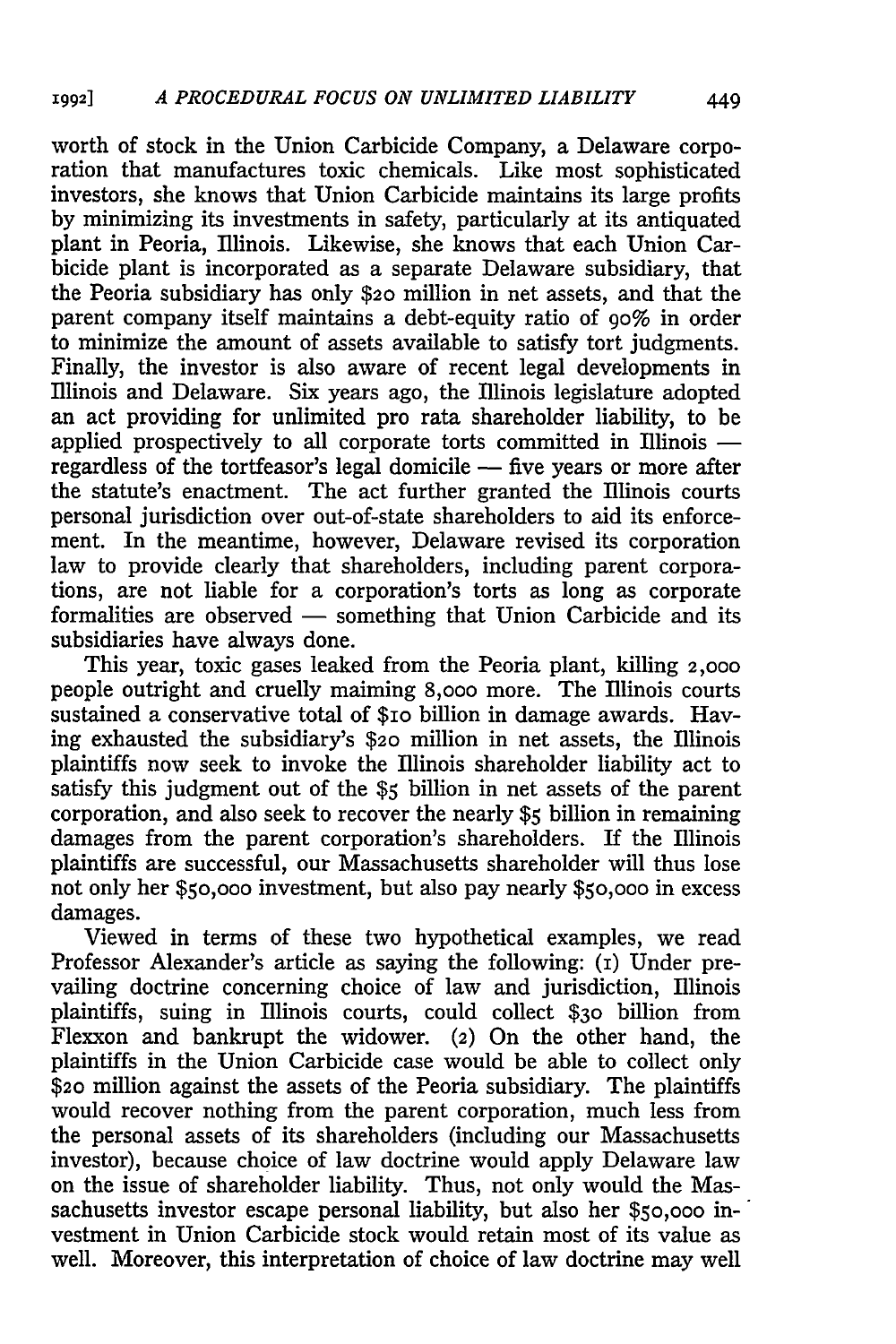be mandated by the Constitution. **(3)** Even if Illinois law could be applied to the question of the substantive liability of the parent corporation or its shareholders, the Illinois courts could not constitutionally assert personal jurisdiction over the investor with respect to her **\$50,000** share of the damages that cannot be paid out of Union Carbicide's assets.

We disagree that current doctrine compels the conclusions described in (2) and (3). We briefly sketch our reasoning here on both the conflict of laws and the jurisdictional issues involved.<sup>12</sup>

### IV. CONFLICT OF LAWS: **THE** INTERNAL AFFAIRS DOCTRINE

Professor Alexander argues that the "internal affairs doctrine" requires that shareholder liability for corporate torts be governed **by** the law of the state of incorporation rather than **by** the law of the state in which the tort occurred. 13 The authority she cites for this proposition is the *Restatement (Second) of Conflict of Laws.14*

The Restatement, however, is far less clear about the issue than Professor Alexander suggests. The comments to sections **301** and **302 -** the sections setting forth the general rule **-** distinguish between such clearly internal matters as the adoption of by-laws and methods of shareholder voting, which are governed by the law of the state of incorporation, and matters that involve third parties, such as "the commission of torts."<sup>15</sup> The Restatement provides that "[t]here is no reason why corporate acts of the latter sort should not be governed by the local law of different states."<sup>16</sup> Section 307, which deals more

**16** *Id.*

**<sup>12</sup>** Many of the practical problems associated with procedural implementation of unlimited pro rata liability that Professor Alexander raises in Part III of her article are tied to her views on personal jurisdiction and conflict of laws, and thus do not raise separate issues.

Professor Alexander is probably correct, however, in her assertion that, when litigation involves multiple plaintiffs, there could be substantial complexity in seeking to satisfy judgments. *See* Alexander, *supra* note **2,** at **421-24.** But it does not follow that limited liability in tort should **be** retained. First, as we noted in our original article, tort litigation that bankrupts widely-held corporations is likely to remain relatively rare after our proposed reform. Rather, litigation would in most cases only involve shareholders of closely-held firms and, in particular, the corporate parents of subsidiaries, *see* Hansmann & Kraakman, *supra* note **x,** at **1932,** and the latter types of cases will generally not give rise to the complexities Professor Alexander discusses. Second, plaintiffs will have a strong incentive to alleviate these complexities **by** consolidating either their original tort suits or their collection efforts. Third, complexities could be substantially avoided **by** enacting federal legislation of the type that Professor Alexander describes. Fourth, even if the occasional large case encountered some complexity, it may be a price well worth paying to remove the **highly** distortionary incentives created **by** current limited liability doctrine.

*<sup>13</sup> See* Alexander, *supra* note **2,** at **410-15.**

*<sup>14</sup> See id.* at **410-11 & nn.II7-i9.**

**<sup>15</sup> RESTATEMENT (SECOND) OF** CONFLICTS **OF LAW** § **302** cmt. e **(1971)**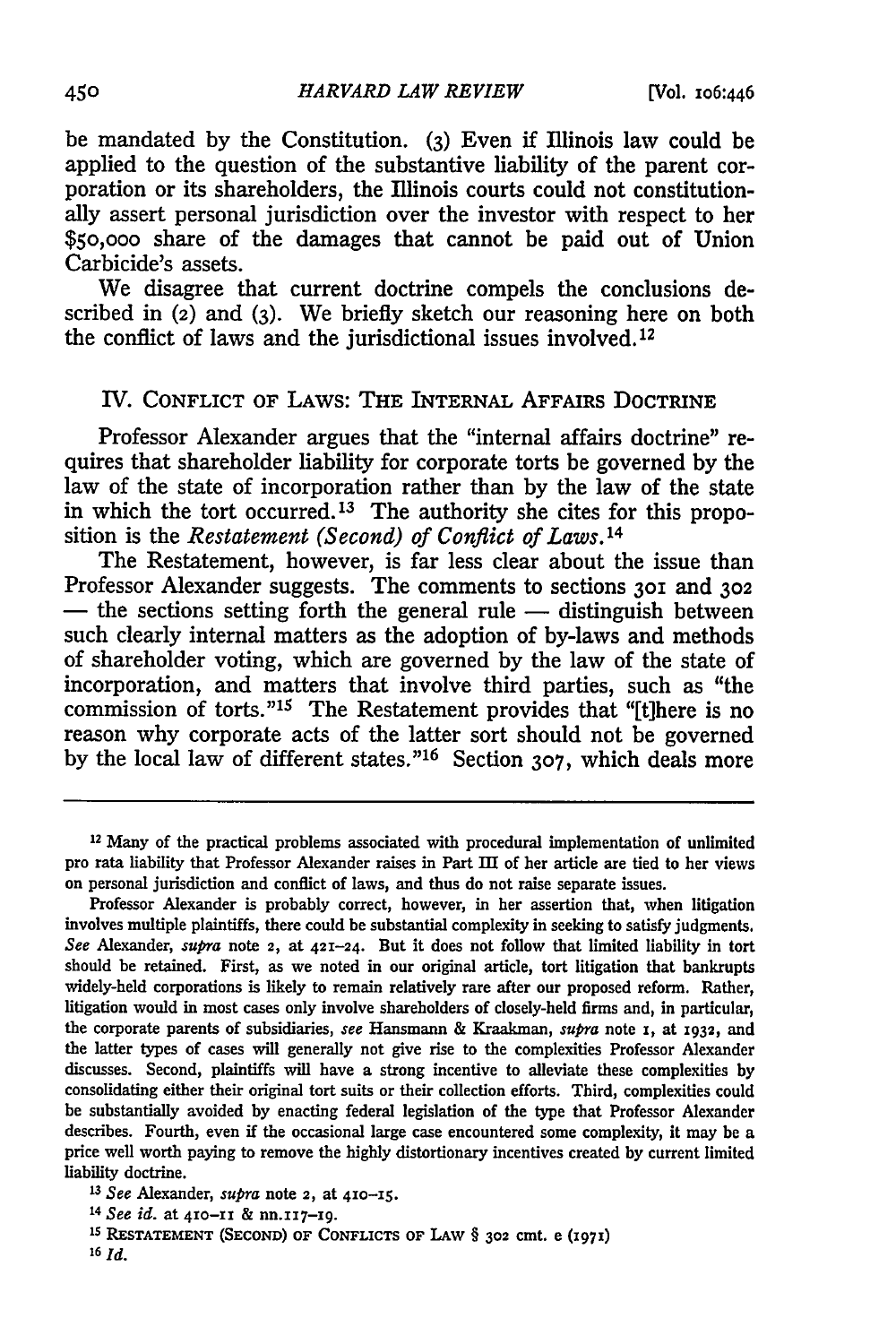specifically with shareholder liability, states only that the law of the state of incorporation shall determine a shareholder's liability to a corporation's "creditors for corporate debts."<sup>17</sup> The brief comments to section **307** give no examples amplifying on the latter phrase, and in particular, make no reference to tort liability.

Although the language of section **307** might be read to include tort claimants, notwithstanding sections **301** and **302,** the better wisdom is to confine its language to voluntary contractual creditors.<sup>18</sup> For reasons we discussed in our original article, limited liability makes eminent sense as the default rule for a corporation's voluntary creditors. Moreover, the law of the state of incorporation is clearly the law most appropriate to govern the scope of shareholder liability to contractual creditors: that state's law provides a clear, consistent, and predictable means for the corporation, its shareholders, and its creditors to determine which assets are being pledged as security for various obligations, and to adjust the cost of credit accordingly. It is presumably this logic that lies behind section **307.**

But the same reasoning **by** no means extends to a corporation's *involuntary* creditors. As the Union Carbicide hypothetical illustrates, allowing a state like Delaware to determine the scope of tort liability for companies incorporated under its law invites gross opportunism on the part of both the state and the shareholders who invest in its corporations.

If, for example, Delaware amended its corporation law to limit corporate liability for tort judgments to the par value of the shareholder's stock (which most corporations set at zero), we assume that nobody would seriously argue that the internal affairs doctrine requires that the new rule be respected. And if Delaware adopted a restrictive veil-piercing rule that (together with the state's liberal policy toward the creation of subsidiary corporations) effectively permitted the same result, it is not obvious that, under a reasonable conflict of laws doctrine, such a rule deserves any more respect than would the par value rule.

In support of her interpretation of the Restatement, and of her assertion that this interpretation may be mandated **by** the Constitution, Professor Alexander cites only two cases. Principal among these is *CTS Corp. v. Dynamics Corp. of America.19* But *CTS* involved only matters of internal corporate governance (shareholder voting) and

**<sup>17</sup>***Id. §* **307.**

**<sup>18</sup>** In a footnote, Professor Alexander contests our reading of the "clear language" of the Restatement. Alexander, *supra* note **2,** at **414 n.129.** But we, like the courts, find that language thoroughly **-** almost studiedly **-** ambiguous. Moreover, the Restatement is neither a statute nor (as we emphasize below) a constitution, but rather just common law doctrine that can be reinterpreted or simply rejected and replaced **by** the courts of any state.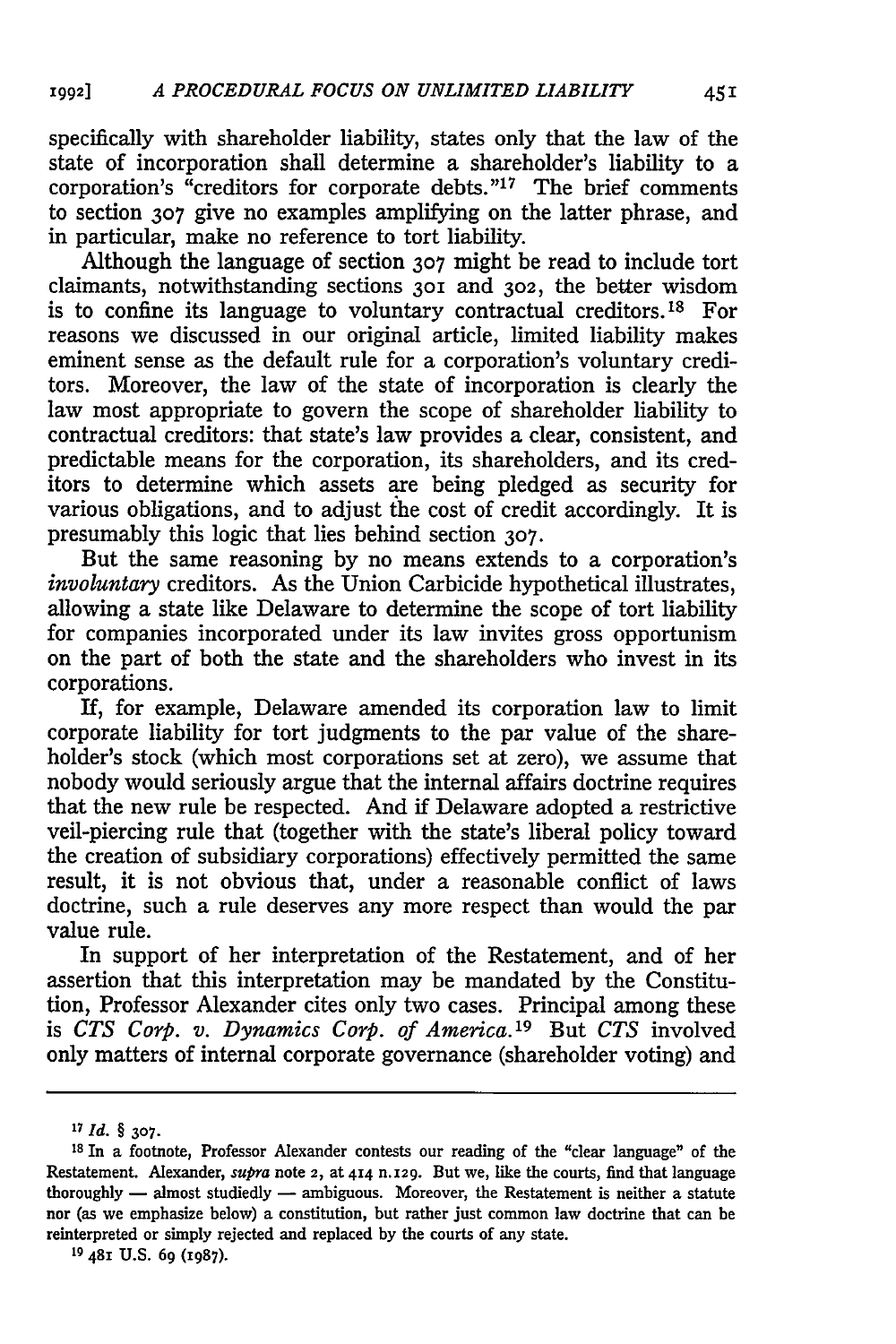not relations with a corporation's creditors, whether voluntary or involuntary. <sup>20</sup>

On the other hand, there is substantial precedent, not mentioned by Professor Alexander, that supports our own interpretation of choice of law doctrine. To begin with, the reporter's note to section **307 of** the Restatement states:

A state may impose liability upon a shareholder of a foreign corporation for an act done by the corporation in the state, if the state's relationship to the shareholder is sufficient to make reasonable the imposition of such liability upon him. See Thomas v. Matthiessen, **<sup>232</sup>**U.S. **221** (I914); Pinney v. Nelson, 183 **U.S.** 144 (IgoI).21

The two Supreme Court cases cited both involve the provision in California's corporation statute that, until I931, applied a rule of pro rata unlimited shareholder liability not only to corporate torts, as we propose, but also to a corporation's contractual debts, and extended that rule to any foreign corporation doing business in California. <sup>22</sup> The Supreme Court held in both cases (per Justice Holmes in *Thomas)* that California could apply its statute even to out-of-state shareholders of a firm incorporated in another state whose law specifically provided for limited shareholder liability.<sup>23</sup>

More recent precedent follows similar lines. In *First National City Bank v. Banco Para El Comercio,24* the Supreme Court refused to apply the incorporating country's law to determine whether the formalities of the corporate form could be invoked to defeat a counter-

*<sup>20</sup>See id.* at **73-75.** The other case cited **by** Professor Alexander, Kamen v. Kemper Fin. Servs., III S. Ct. 1711 (1991), also concerns matters of internal corporate governance; moreover, it involves only gap-filling in the interpretation of a federal statute. *See id.* at **1715**, 1717.

**<sup>21</sup> RESTATEMENT (SECOND) OF CONFLICT OF LAWS** § **307** reporter's note (1971).

*<sup>22</sup>See* Thomas v. Matthiessen, **232 U.S. 221, 233 (19x4);** Pinney v. Nelson, 183 **U.S. 144, 145-46** (Igoi).

**<sup>23</sup>**In a responding footnote, Professor Alexander seeks to distinguish *Pinney and Thomas* on the theory that the shareholders involved could be understood as having accepted the application of California corporation law to their activities. *See* Alexander, *supra* note **2,** at **412 n.12i.** But in *Thomas,* the Court is very clear that "the defendant and his associates **. . .** intended their liability to be controlled **by** the laws of Arizona," where their company was incorporated, and not **by** the laws of California. *Thomas,* **232 U.S.** at **233.** The preincorporation agreement that Professor Alexander refers to, like the corporation's charter, specifically provided that the shareholder would not be personally liable for the corporation's debt. The Court simply stated that this agreement (and the corporation's charter) would not be given effect because the same agreement contemplated that the corporation would do business in California. *See id.* at **234- 35.** In short, the Court clearly rejected the shareholder's strong and explicit efforts to avoid California's unlimited liability statute **by** incorporating in another state, **by** appealing to specific charter provisions, or **by** relying upon other contractual commitments. In effect, the Court stated that doing business in California **by** itself necessarily involved accepting California's unlimited shareholder liability rule.

**<sup>24 462</sup> U.S.** 611 **(1983).**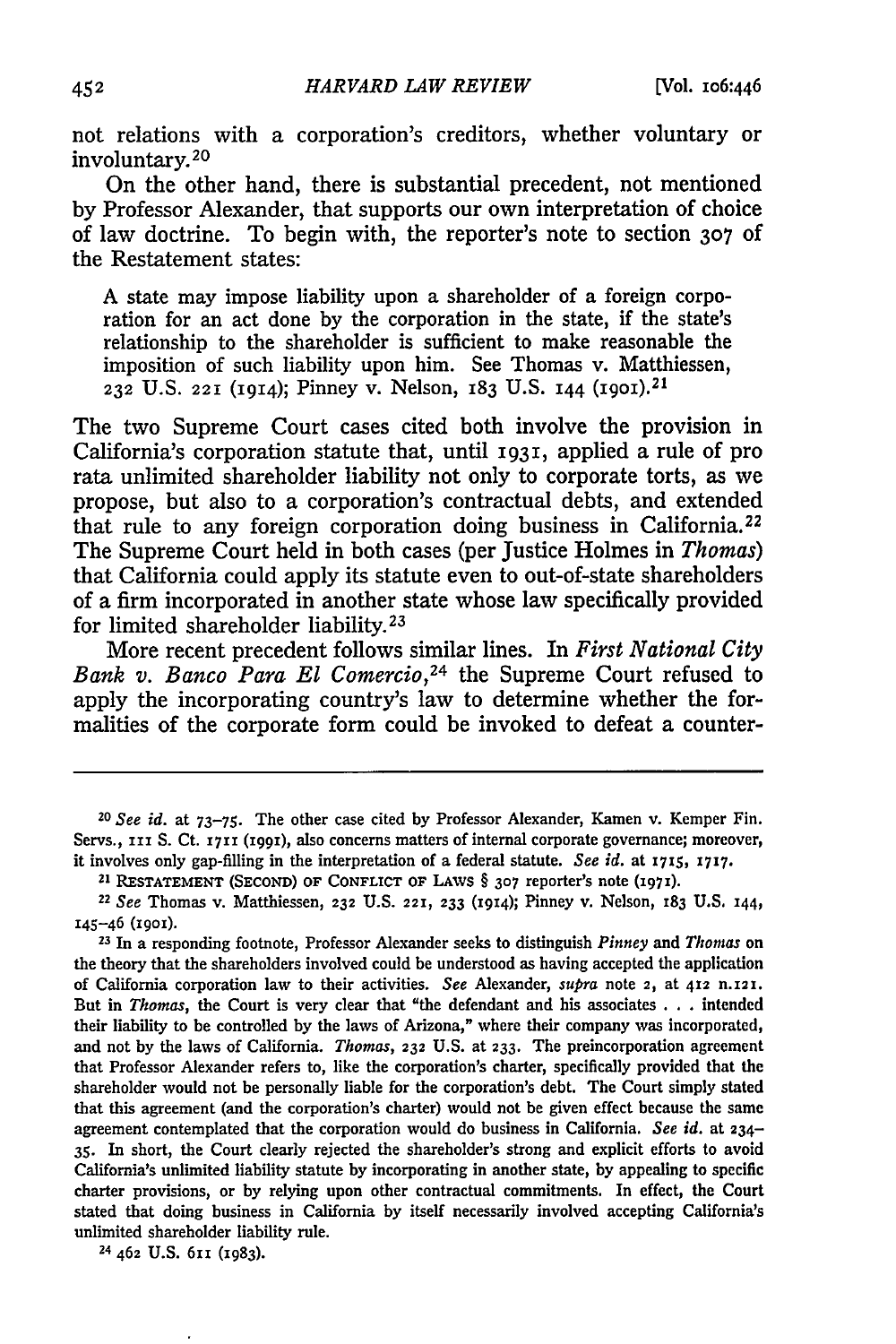claim asserted **by** one of the corporation's debtors. Justice O'Connor, writing for the Court, stated:

As a general matter, the law of the state of incorporation normally determines issues relating to the *internal* affairs of a corporation. Application of that body of law achieves the need for certainty and predictability of result while generally protecting the justified expectations of parties with interests in the corporation. See Restatement (Second) of Conflict of Laws § **302** .... Different conflicts principles apply, however, where the rights of third parties *external* to the corporation are at issue. See Restatement (Second) of Conflict of Laws, *supra, §* **301.** To give conclusive effect to the law of the chartering state in determining whether the separate juridical status of its instrumentality should be respected would permit the state to violate with impunity the rights of third parties under international law while effectively insulating itself from liability in foreign courts. <sup>25</sup>

Following this logic, other federal courts have also recently rejected defendants' arguments that the law of the incorporating jurisdiction must be applied in determining whether to pierce the corporate veil.<sup>26</sup> Because most of these cases involve contract claims, they actually present a weaker justification for rejecting the incorporating state's law than do the tort cases that concern us.

We do not wish to claim that the power of one state to regulate companies incorporated in another state is well settled. It is not.<sup>27</sup> We wish simply to emphasize that not only logic but also established doctrine provide substantial support for the approach we advocate for corporate torts.

### V. PERSONAL JURISDICTION

Professor Alexander asserts that, in a case like our Union Carbicide hypothetical, it would be an unconstitutional violation of due process

*<sup>25</sup>Id.* at 621-22 (footnote omitted).

**<sup>26</sup>***See* Foster v. Berwind Corp., No. **9o-o857, i99i** WL 21666, **\*i (E.D.** Pa. Feb. **13, 199);** Itel Containers Int'l Corp. v. Atlanttrafik Express Serv., No. 86 Civ. i313 (RCL), 1988 WL **75262,** \*4 (S.D.N.Y. July **13,** 1988).

In a responding footnote discussing these two cases, *see* Alexander, *supra* note **2,** at **412** n.i2i, Professor Alexander seems to confuse the substantive law of veil-piercing (which, in all the jurisdictions in question in these cases, basically followed the traditional conservative doctrine rather than the radically different rule that we proposed in our original article) with the *procedural* conflict of laws question of whether the incorporating state's law or the forum state's law should be applied in determining whether the veil ought to be pierced.

**<sup>27</sup>***See* **HARRY G. HENN** & **JOHN** R\_ **ALEXANDER,** LAWS **OF** CORPORATIONS **AND OTHER BUSINESs ENTERPRISES 217 (3d** ed. **1983);** Jed Rubenfeld, *State Takeover Legislation and the Commerce Clause: The "Foreign" Corporations Problem,* 36 **CLEv. ST.** L. REv. 355, 376-82 (I988). As Professor Rubenfeld notes, the distinction between "internal" and "external" affairs has remained so vague that courts have been able to classify almost any form of corporate activity within either category, leaving the internal affairs doctrine a relatively empty formulation and arguing strongly against any effort to constitutionalize it.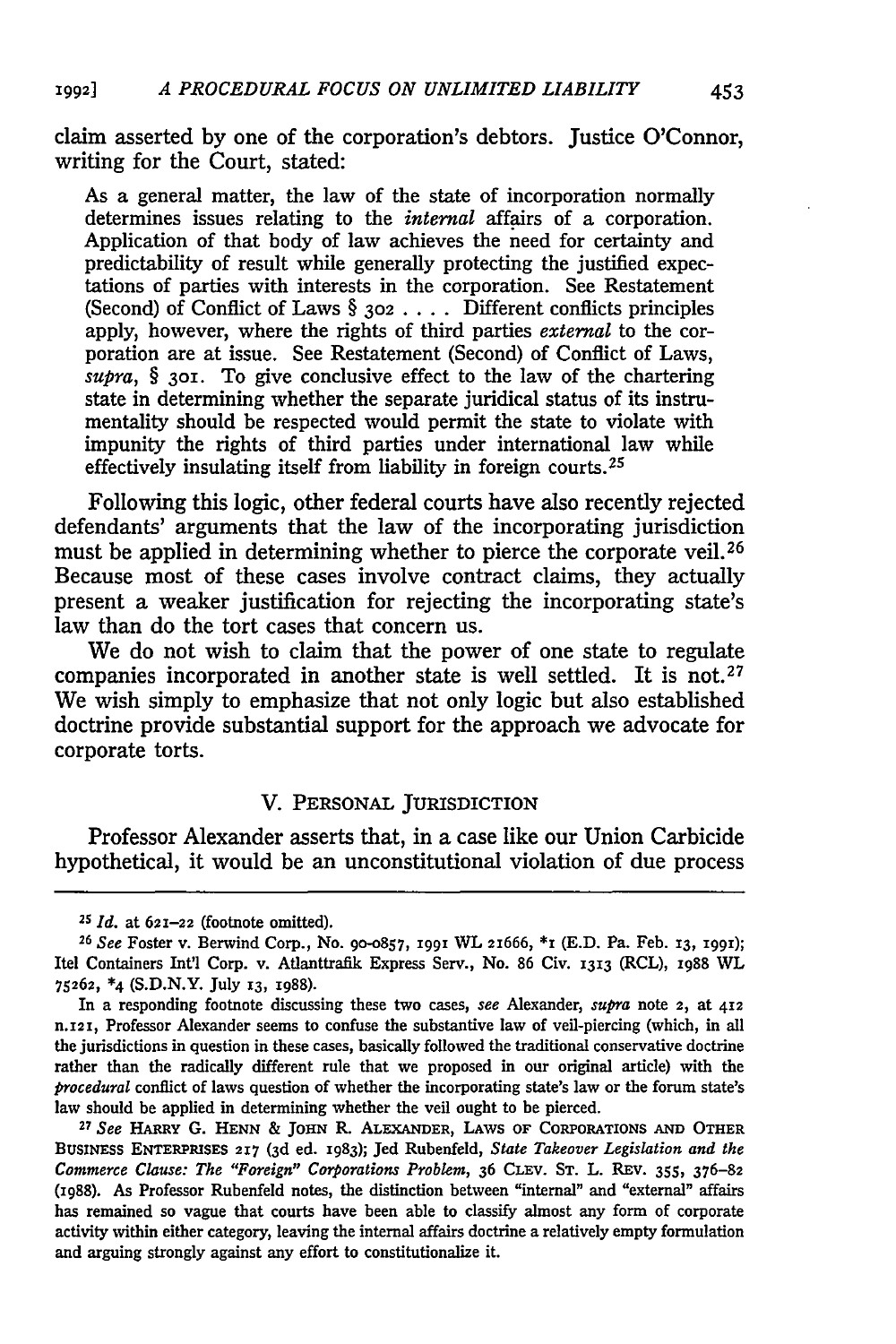for Illinois to exert jurisdiction over a Massachusetts shareholder of a Delaware corporation.<sup>28</sup> We disagree. We believe that such jurisdiction comports well with the "traditional conception of fair play and substantial justice"29 that underlies the constitutional standard of due process.

#### *A. General Principles*

More particularly, following the standards quoted by Professor Alexander,<sup>30</sup> a shareholder in a corporation that has committed a tort in the forum state can appropriately be said to have "'purposefully avail[ed] [her]self of the privilege of conducting activities within the forum State,<sup>1931</sup> or "'purposefully directed' [her] activities at residents of the forum."32 The very object of stock ownership is to avail oneself of the privilege of conducting business in all the jurisdictions in which the corporation is active. And surely, our "traditional conception of fair play and substantial justice" is not offended by requiring a shareholder who participates pro rata in the profits of a business, without upper bound, also to bear all of its costs, pro rata and without upper bound, rather than forcing some of these costs onto involuntary third parties such as tort victims.

It is presumably under an implicit notion of "purposefully availing" that current law would allow Illinois, in our Flexxon hypothetical, to assert jurisdiction sufficient to appropriate all of the widower's wealth as tort damages, even though neither the widower's place of residence, nor Flexxon's place of incorporation, nor Flexxon's corporate assets, are located in Illinois. Indeed, everyone, including Professor Alexander, evidently agrees that the widower who invests his life savings in Flexxon effectively subjects himself to the jurisdiction of the Illinois courts to the full extent of his investment.<sup>33</sup> Our proposed rule of pro rata shareholder liability merely alters this convention so that shareholders, upon investing in a corporation, are put on notice that they risk substantive liability not just up to the amount they invest, but rather, up to their pro rata share of *all* tort damages assessed

*<sup>28</sup>See* Alexander, *supra* note **2,** at 394-404.

**<sup>29</sup>**International Shoe Co. v. Washington, **326** U.S. **310, 320** (x945).

*<sup>30</sup>See* Alexander, *supra* note **2,** at 395.

**<sup>31</sup>**World-wide Volkswagen Corp. v. Woodson, 444 U.S. 286, **297** (198o) (quoting Hanson v. Denckla, 357 U.S. **235, 253 (1958)).**

**<sup>32</sup>**Burger King Corp. v. Rudzewicz, **471** U.S. 462, 472 **(x985)** (quoting Keeton v. Hustler Magazine, Inc., 465 U.S. **770,** 774 (1984)).

**<sup>33</sup>**In a responding footnote, *see* Alexander, *supra* note *2,* at **398** n.54, Professor Alexander seems to miss the point of our Flexxon hypothetical, which was precisely to emphasize how arbitrary it is, for the purposes of procedure, to attribute too much metaphysical force to the concept of the corporation as a "separate legal entity."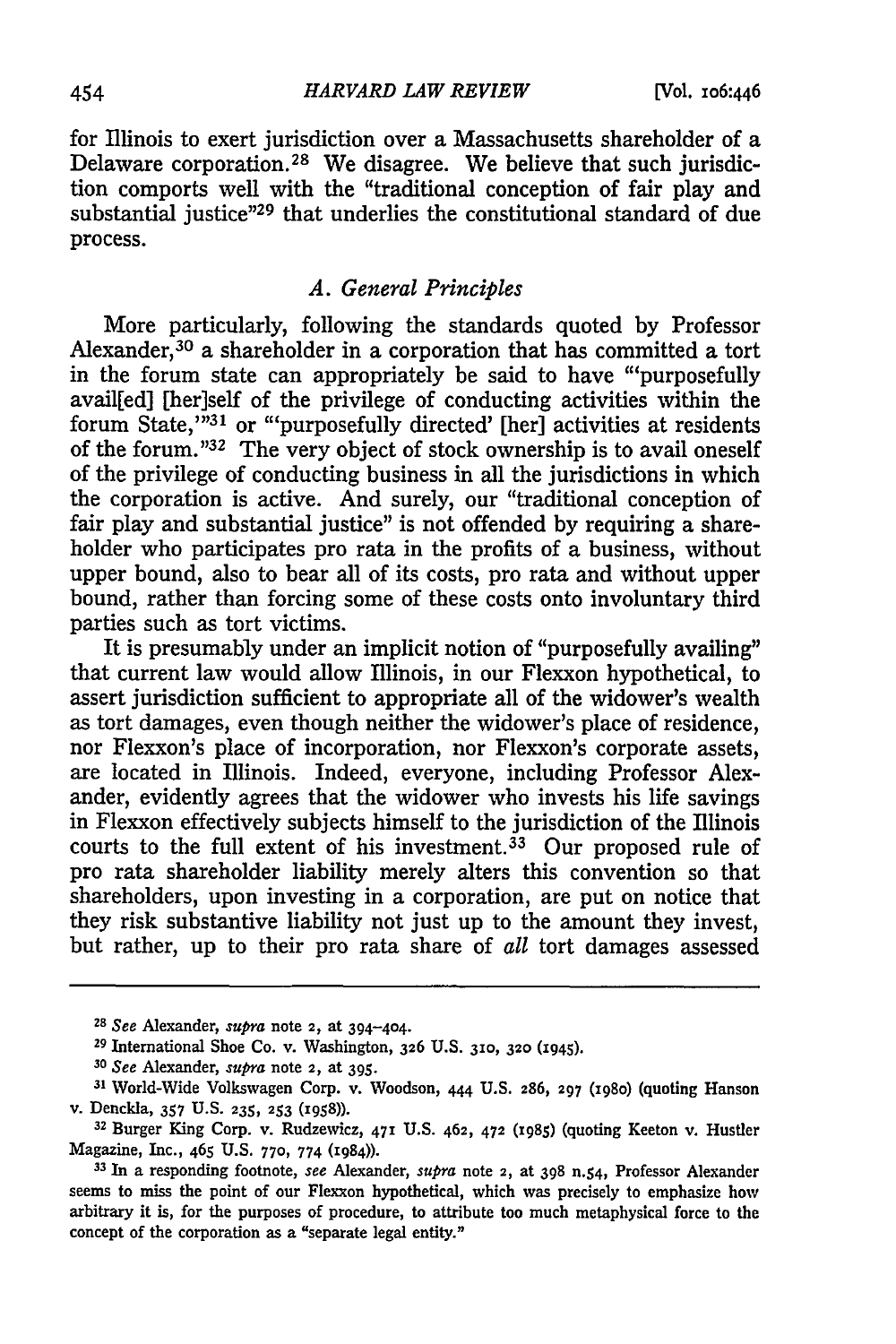against the corporation. Assuming that shareholders receive adequate notice of the new rule, there seems no reason why Illinois courts should not be able to assert jurisdiction sufficient to collect the full damages for which shareholders are liable under the substantive law.

The issue of notice here is, of course, important. Any effort to impose unlimited liability *retroactively* should give us pause as a matter of due process. But when, as we proposed in our original Article,<sup>34</sup> a tort rule of unlimited liability is well publicized and applied only prospectively, every investor will know that a purchase of stock puts her personal assets at risk. The investor who wishes to avoid serious risk of personal liability can do so by confining her investments to (a) non-equity assets such as bonds and savings deposits; (b) companies that are adequately capitalized or insured; or (c) highly diversified mutual funds. As an alternative, she can purchase portfolio insurance.

Professor Alexander emphasizes direct control as a basis for jurisdiction, and asserts that "[a] passive shareholder of a public corporation . ..lacks the control over the actions of an in-state actor (the corporation) that characterizes the principal-agent, veil-piercing, and partnership examples."35 Consequently, she argues, jurisdiction that can be asserted in the latter cases does not extend to the former. But a major point of our article is precisely that a narrow notion of direct control is inappropriate to an analysis of corporate torts, as it is to analyzing corporate policies in general. Under unlimited liability, small investors (indeed, all investors) who cannot control a corporation's affairs directly will decline to invest in the stocks of companies that do not adequately compensate investors for the liability risks that they impose. The resulting decline in stock prices will pressure management to change its policies, lest the stock be purchased by somebody who can assemble sufficient shares to oust the management and change the corporation's policies. In short, all shareholders participate importantly in corporate control through the market.

A further consideration supporting Illinois's assertion of jurisdiction - one that is critical from the perspective of due process - is that shareholders do not need to assume the burden of appearing in court in the forum state "to defend the suit away from [their] home."<sup>36</sup> All questions of both corporate and shareholder liability should be settled in the initial tort suit against the corporation that is brought in the forum state.37 In this suit, the corporation should act as the

<sup>34</sup>*See* Hansmann & Kraakman, *supra* note i, at **1923.**

**<sup>3</sup>s** Alexander, *supra* note **2,** at **401.**

**<sup>36</sup>**International Shoe Co. v. Washington, **326** U.S. **310, 317** (1945).

**<sup>37</sup>** Indeed, individual shareholders should not be *permitted* to raise individual defenses to the substantive tort suit. Rather, the only issue that should be open for them to contest is whether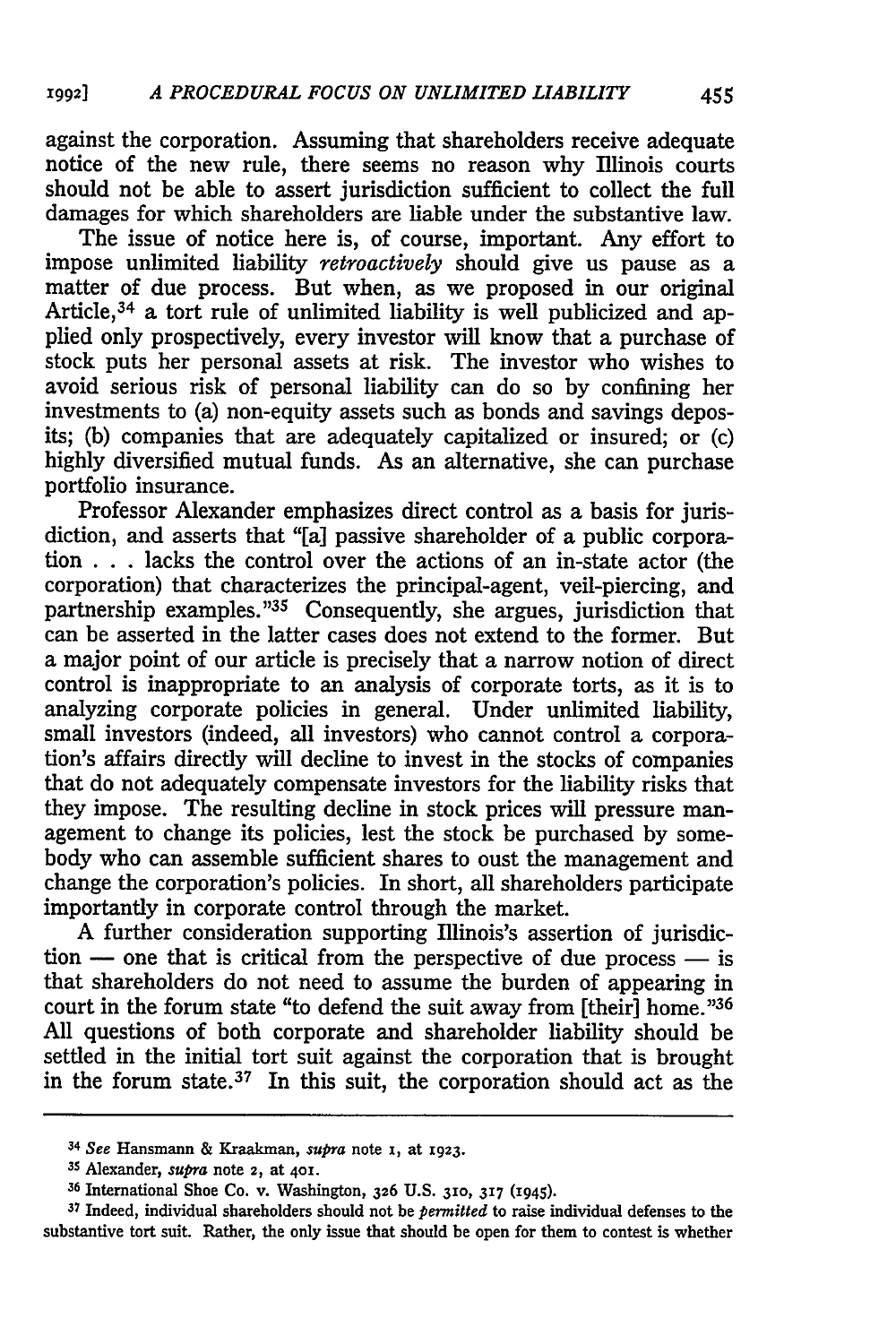exclusive representative of the shareholders, just as it now does in tort actions brought under limited liability regimes (as in the Flexxon hypothetical).

Finally, the state in which a tort occurs  $-$  Illinois in our hypo $t$ hetical  $-$  has an obvious interest in adjudicating all aspects of the tort suit, including the liability of individual shareholders. This interest is surely as strong, and arguably more legitimate, than that of either the shareholder's state of residence or the corporation's legal domicile. For this reason, permitting Illinois to exercise jurisdiction furthers rather than frustrates, the sovereignty concerns that Professor Alexander emphasizes. 38 Indeed, denying jurisdiction would shift sovereignty over Illinois's industrial activity to states - Massachusetts or Delaware — whose principal interest is to externalize costs onto Illinois residents.

#### *B. Is There Contrary Precedent?*

Professor Alexander discusses three principal cases in which, she claims, "the Supreme Court has rejected the jurisdictional premises of Professors Hansmann's and Kraakman's state tort law approach."39 We disagree with her interpretation of each of these cases.

The first of these cases is *Shaffer v. Heitner,40* which Professor Alexander characterizes as holding that "mere ownership of shares does not satisfy the minimum contacts test, even when the corporation is incorporated in the state."<sup>41</sup> We read that case much differently. *Shaffer* involved a statute that purported to give Delaware courts quasi in rem jurisdiction over any nonresident who owned property in Delaware regardless of whether this property was related to the cause of action at issue. The defendants in *Shaffer* owned stock in a Delaware corporation. The Delaware courts had characterized this stock as in-state property, thus giving them jurisdiction over the defendants under the statute. The Supreme Court reversed, holding simply that the presence of property in a state, without more, does not suffice to give the state personal jurisdiction over the property owner "where the property . . . is *completely unrelated* to the plain-

they were shareholders at the time relevant for determining liability. *See* Hansmann & Kraakman, *supra* note i, at igoo.

On the other hand, it should presumably be open to shareholders, in appropriate cases, to contest whether the corporation is acting as an adequate representative of the shareholders' interests as a class.

*<sup>38</sup>See* Alexander, *supra* note **2,** at **402-03.**

**<sup>39</sup>***Id.* at **403.**

<sup>40</sup>**433 U.S. 186** (1977). 41 Alexander, *supra* note **2,** at **396.**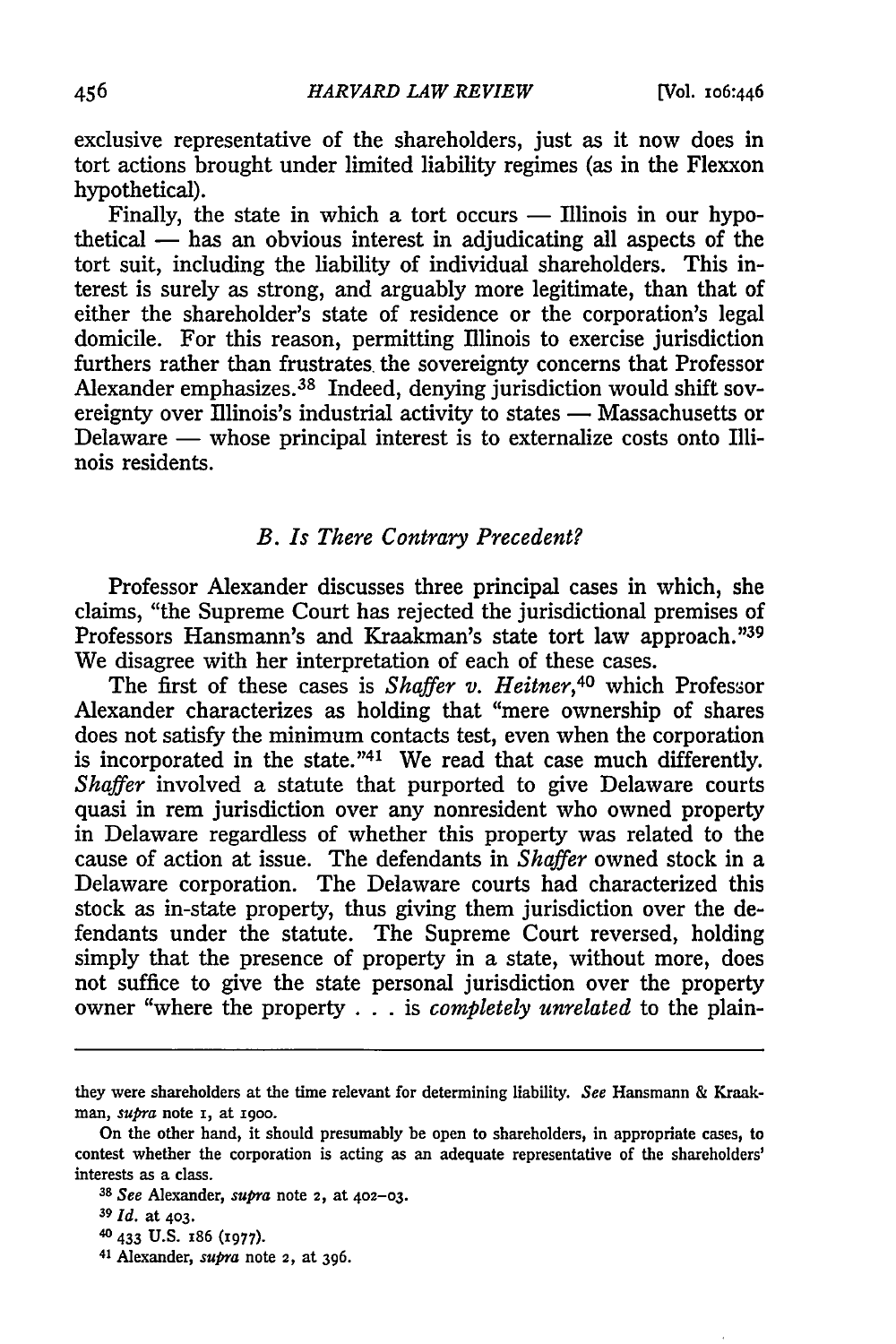tiff's cause of action." $42$  The Court specifically noted that "[t]he presence of property may . . **.** favor jurisdiction in cases [in which] the cause of action is **.** . related to rights and duties growing out of that ownership.<sup>"43</sup> Thus, *Shaffer* is fully consistent with basing jurisdiction on stock ownership when, as under our proposed pro rata liability rule, stock ownership is the very predicate of substantive tort liability, and the amount of stock owned determines the damages for which the defendant is liable. <sup>44</sup>

In support of her reading of *Shaffer,* Professor Alexander also cites *Keeton v. Hustler Magazine, Inc., 45* in which the Supreme Court rejected, in a brief footnote, the proposition that jurisdiction over a corporation automatically establishes jurisdiction over that corporation's holding company.<sup>46</sup> We did not argue, however, that jurisdiction over a corporation *always* implies jurisdiction over that corporation's shareholders, or even over a parent corporation. In many situations, such jurisdiction would arguably be incorrect. This may be true when, for example, important defenses are available to the shareholder that are not available to the corporation, so that it is appropriate for the shareholder to have independent representation.

Finally, Professor Alexander invokes *World-Wide Volkswagen Corp. v. Woodson,47* in which the Supreme Court held that Oklahoma could not obtain jurisdiction over a New York Volkswagen dealer or that dealer's wholesale distributor, also located in New York, in a tort suit seeking damages for an accident in Oklahoma involving an automobile purchased from the New York dealer and subsequently driven to Oklahoma. 48 Professor Alexander argues that jurisdiction to assess pro rata personal liability against corporate shareholders would be even more difficult to justify, and thus falls outside constitutional limits.<sup>49</sup>

**<sup>43</sup>***Id.* at **208.**

*46 See id.* at **781** n.13. Because the First Circuit did not inquire into the propriety of jurisdiction over the parent firm, the Court remanded the case for further proceedings. *See id.*

**<sup>47</sup>**444 **U.S. 286 (i98o).**

**<sup>48</sup>***See id.* at **295.**

<sup>42</sup> Shaffer, 433 U.S. at **208-09** (emphasis added).

**<sup>44</sup> In** a responding footnote, see Alexander, supra note **2,** at 399 n.58, Professor Alexander misreads our argument concerning *Shaffer*. We are not claiming that Illinois should have jurisdiction over the shareholder in Union Carbicide based on a theory that she owns "property" in the form of a stock certificate, much less are we concerned with arguments about the state in which those certificates are deemed to reside. Indeed, the central point of the Court's opinion in *Shaffer,* as we read it, is precisely to reject such formalistic notions of quasi in rem jurisdiction in favor of a general functional approach to jurisdiction. The Illinois courts should have jurisdiction over the Union Carbicide shareholder because she is an owner of a company that committed a tort in Illinois. Or, if we are to speak in terms of property, the relevant piece of property that she owns is the chemical plant in Peoria, Illinois that caused the tort. Her shares of Union Carbicide stock are simply the tokens of that ownership.

<sup>45 465</sup> **U.S. 770** (1984).

<sup>49</sup>*See* Alexander, supra note 2, at 397-98.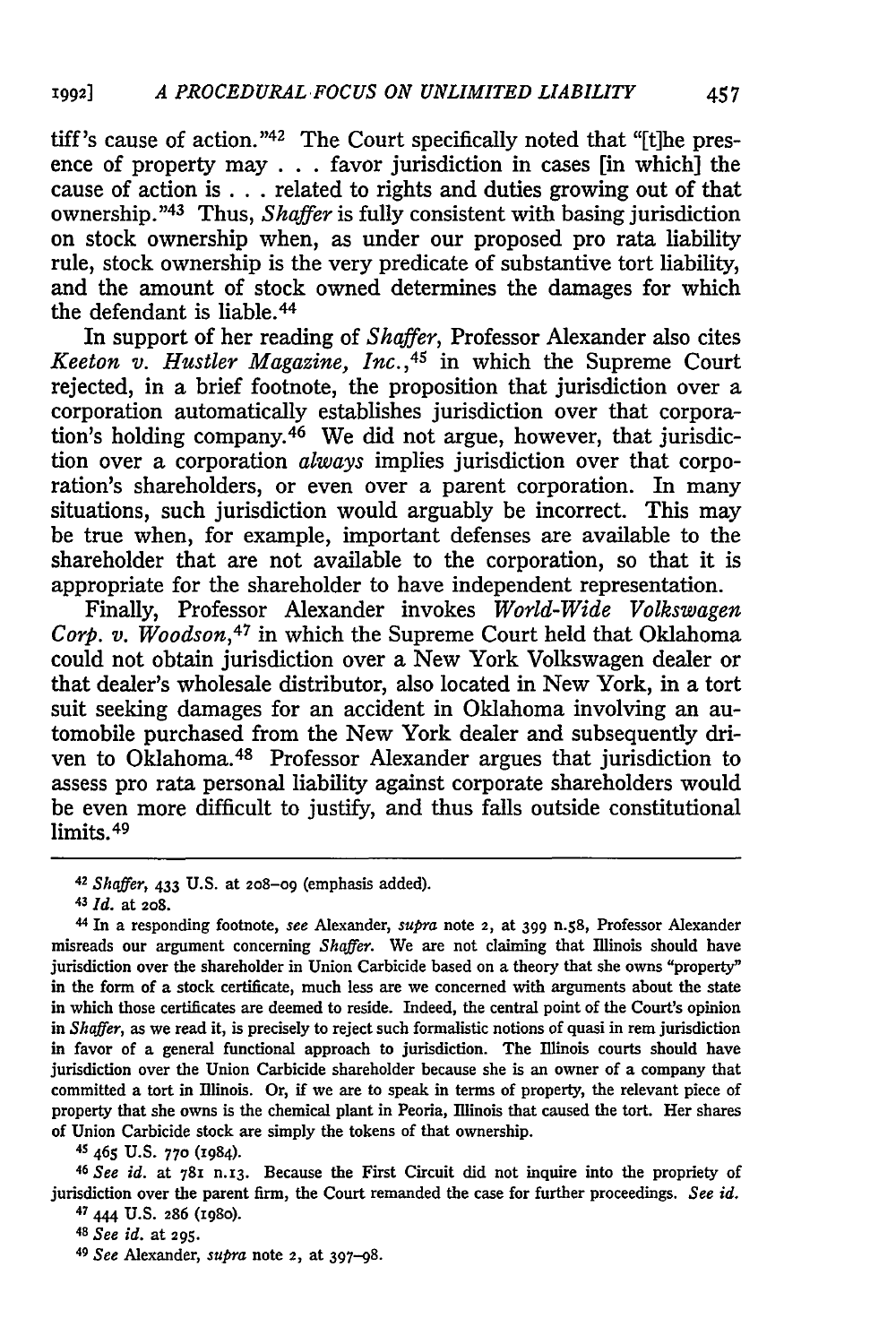But important differences exist between *World-Wide Volkswagen* and our proposal for unlimited liability, each of which is illustrated by our Union Carbicide example. First, in strong contrast to the dealer and distributor in *World-Wide Volkswagen,* the shareholders in Union Carbicide need not bear the burden of hiring counsel and appearing personally to defend themselves in the courts of a distant state. Rather, they have a representative, the corporation, that is perfectly situated to defend them in the tort suit and that must, in fact, defend the suit in any event. Second, the relationship between Union Carbicide's shareholders and the corporation's tortious activity is far closer than that between the dealer and distributor in *World-Wide Volkswagen* and the accident caused by the auto they had sold. The shareholders, after all, *own* the plant that caused the tort. If the New York dealer had owned and operated the car that caused the accident in Oklahoma, *World-Wide Volkswagen* would have been a very different case. Third, the plaintiffs in *World-Wide Volkswagen* were not residents of Oklahoma, but rather of New York - the state in which the defendants resided and in which the purchase that formed the basis of the alleged liability took place. The plaintiffs simply happened to be driving through Oklahoma when the accident involved occurred. By contrast, because the plaintiffs in our Union Carbicide hypothetical are residents of the forum state, the state's legitimate interest in adjudicating the dispute is enhanced. Moreover, it would be burdensome for the plaintiffs to litigate elsewhere.<sup>50</sup> For all of these reasons, *World-Wide Volkswagen* appears to be even less apposite to jurisdiction under a pro rata liability statute than are *Shaffer* and *Keeton.*

#### VI. CoNcLUSION

Professor Alexander warns us against framing a reform of substantive law without attending to the procedures needed to implement it. But the reverse is equally important: procedural rules should not be viewed in isolaticn from the underlying substantive law. Moreover, the relevance of substance to procedure is nowhere clearer than in the

**<sup>50</sup>**Although the Court did not address this third point in its opinion in *World-Wide Volkswagen,* it did emphasize the issue in a subsequent case with very similar facts. *See* Asahi Metal Indus. Co. v. Superior Court, **480 U.S. 102, 114-16** (1987).

In a responding footnote, Professor Alexander emphasizes that "[t]he *tort,* however, occurred in Oklahoma." Alexander, *supra* note **2,** at **398** n.54. But another way of stating the point we are making here is that one could well argue instead that the tort occurred in New York when the defendants sold the plaintiffs a defective **car.**